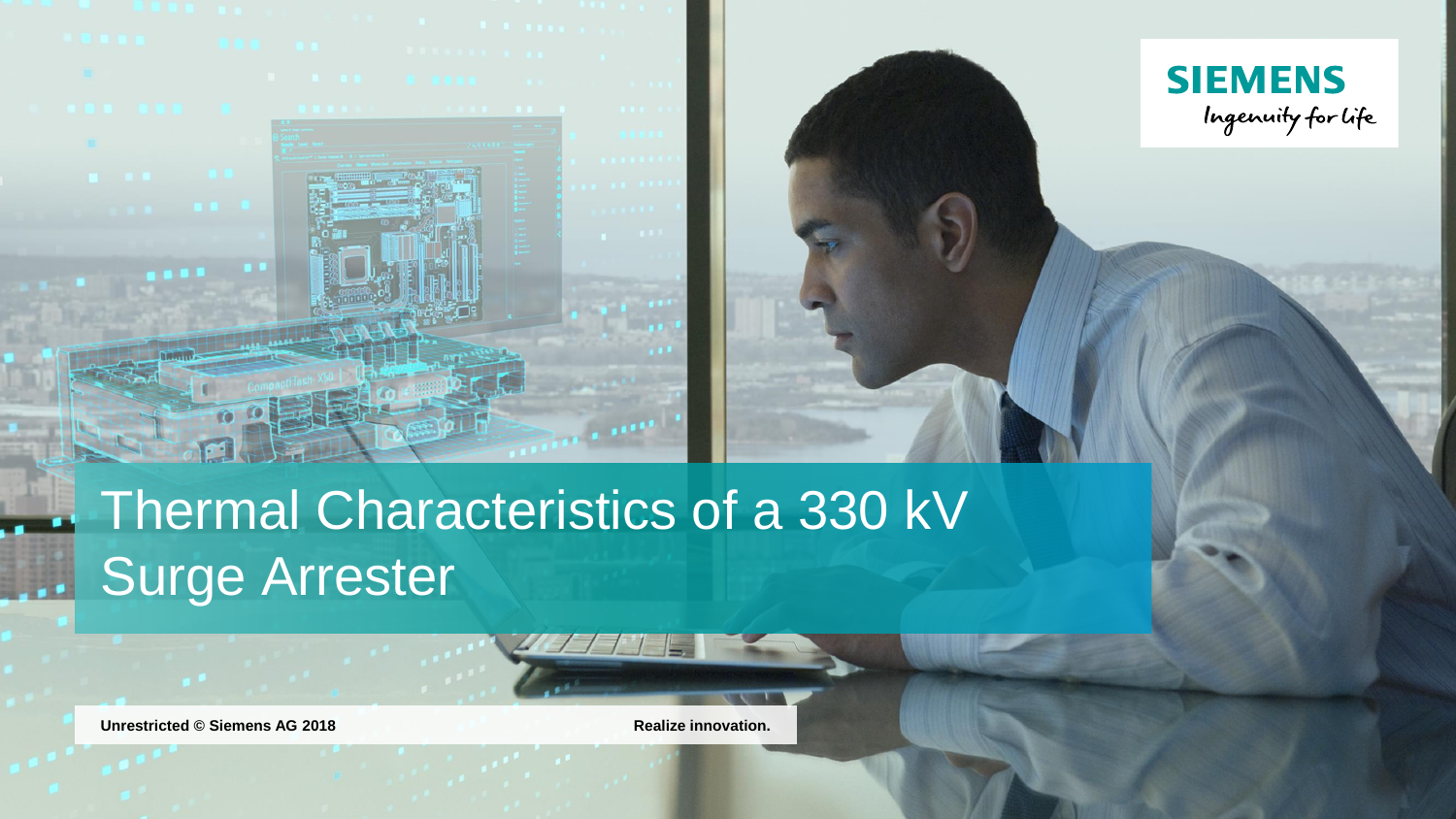### Thermal Characteristics of a 330 kV Surge Arrester





Surge arresters are used in a number of industries as protective devices against a variety of electrical events such as high-voltage lightning impulses. The design choices of various materials and components for lightning arresters may depend on their thermal characteristics, among many other factors. To demonstrate this, the thermal analysis of a 330 kV metal-oxide arrester is considered in this example. The adiabatic heating of the varistor due to a lightning strike, and the subsequent temperature distribution in the device as a function of time, are presented here.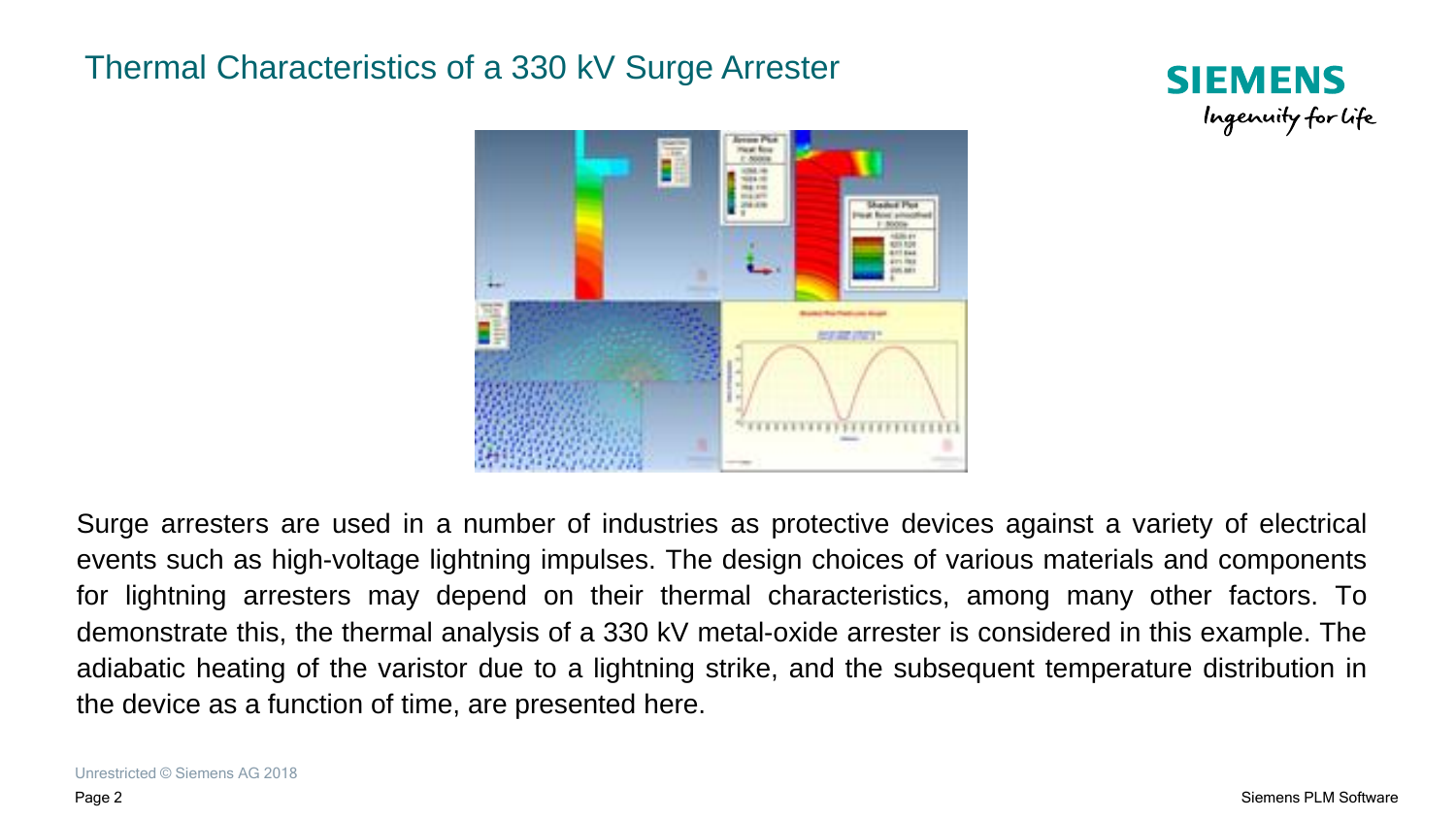#### SURGE ARRESTER MODEL

A simple surge arrester comprising various essential components is shown in this figure. The base, metal-oxide varistor, spacer, and electrode are clearly identified in the model.



**SIEMENS** Ingenuity for life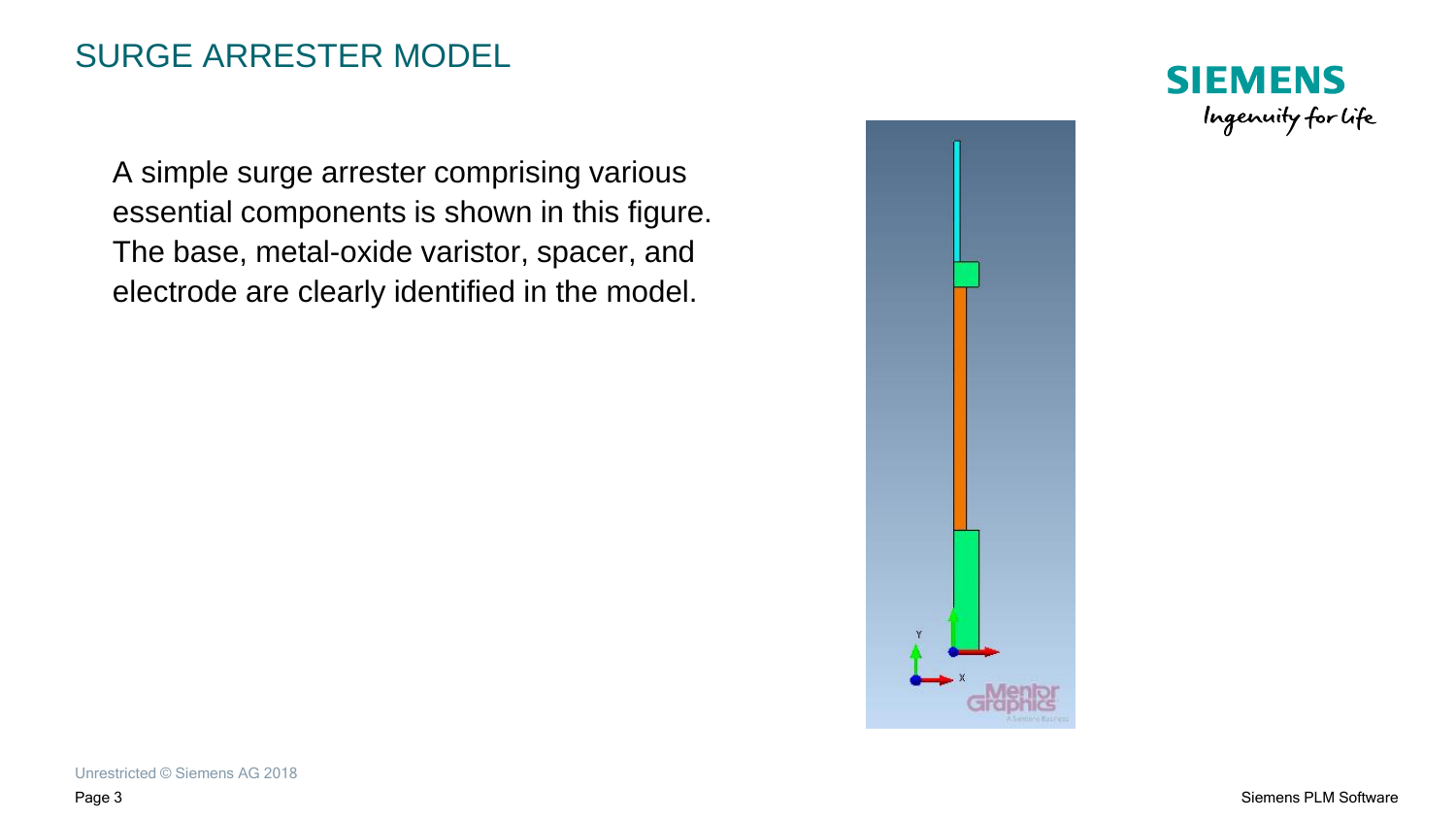# MODELING A LIGHTNING IMPULSE





Typical thermal tests of surge arresters apply one or more voltage impulses followed by cool-down periods. In this study, as an example, a 330 kV impulse is applied to the top electrode of the model over 50 microseconds. This could represent a typical lightning strike. The voltage profile representing such an event is shown in this figure.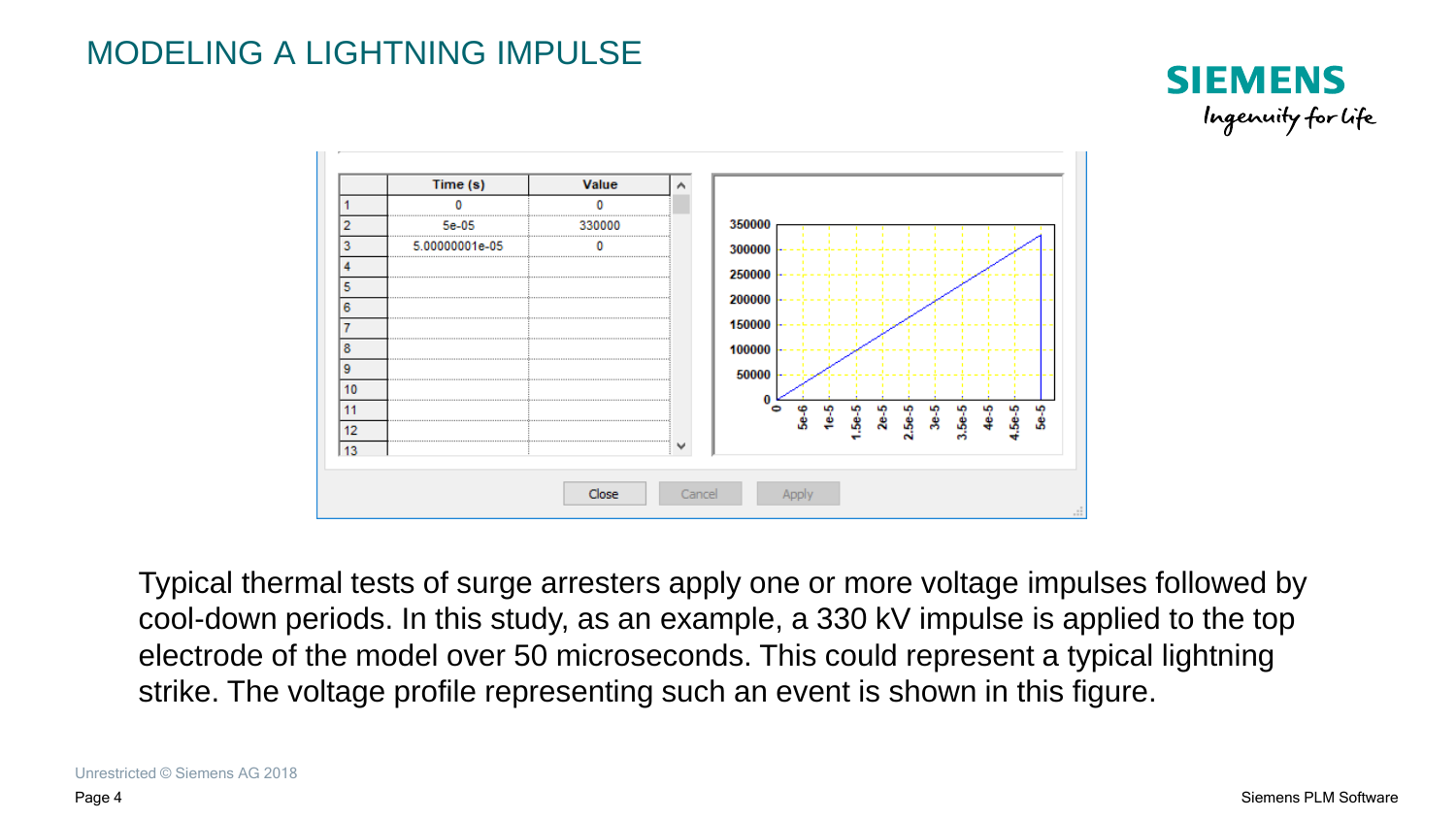# ELECTRIC FIELD DISTRIBUTION



The equipotential lines and the electric field magnitude distribution at the end of the impulse at 5.0E-5 seconds are shown here.

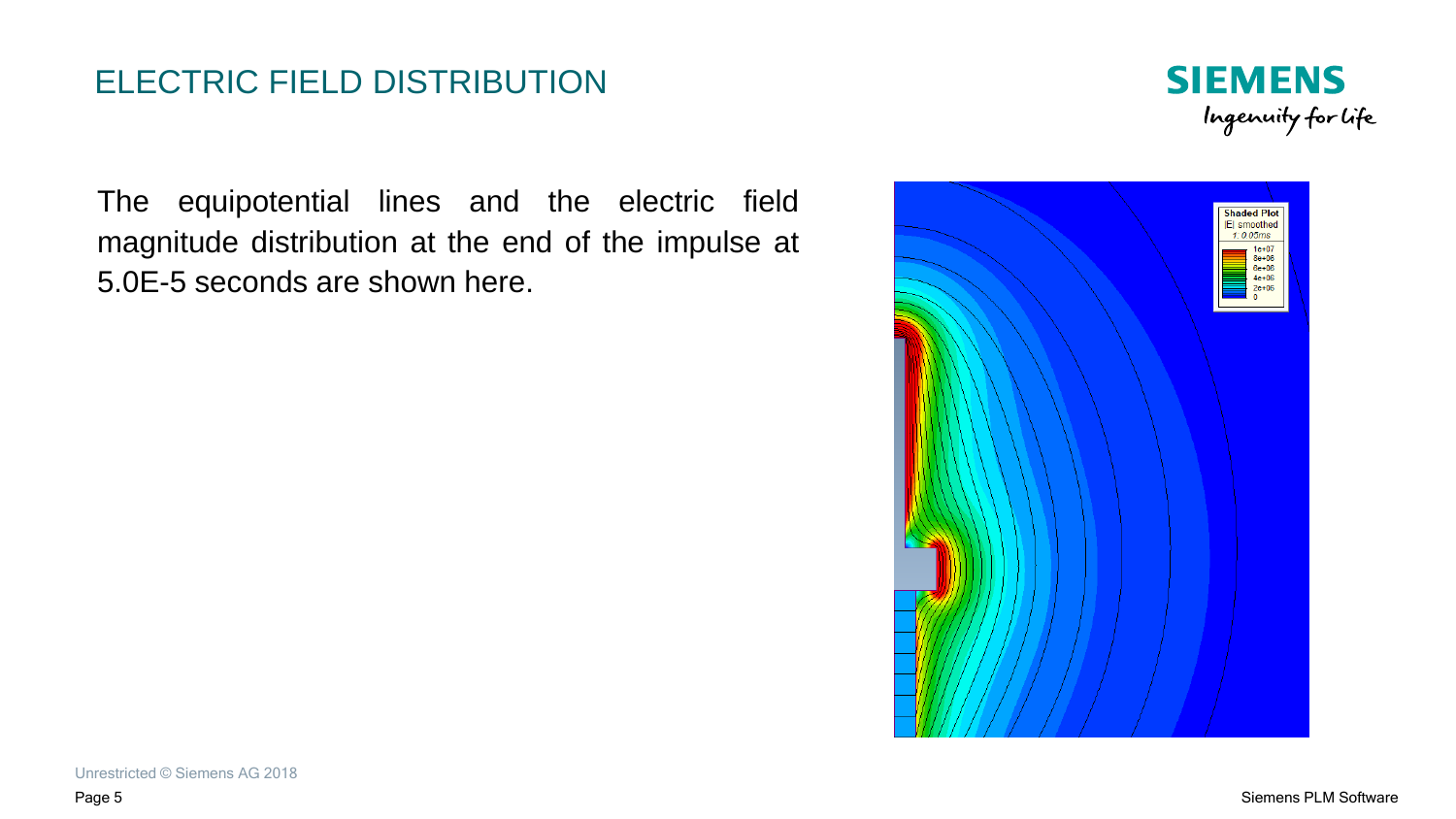### TRANSIENT FIELD DISTRIBUTION





The equipotential lines and the electric field magnitude distribution as a function of time are shown in this video.

Unrestricted © Siemens AG 2018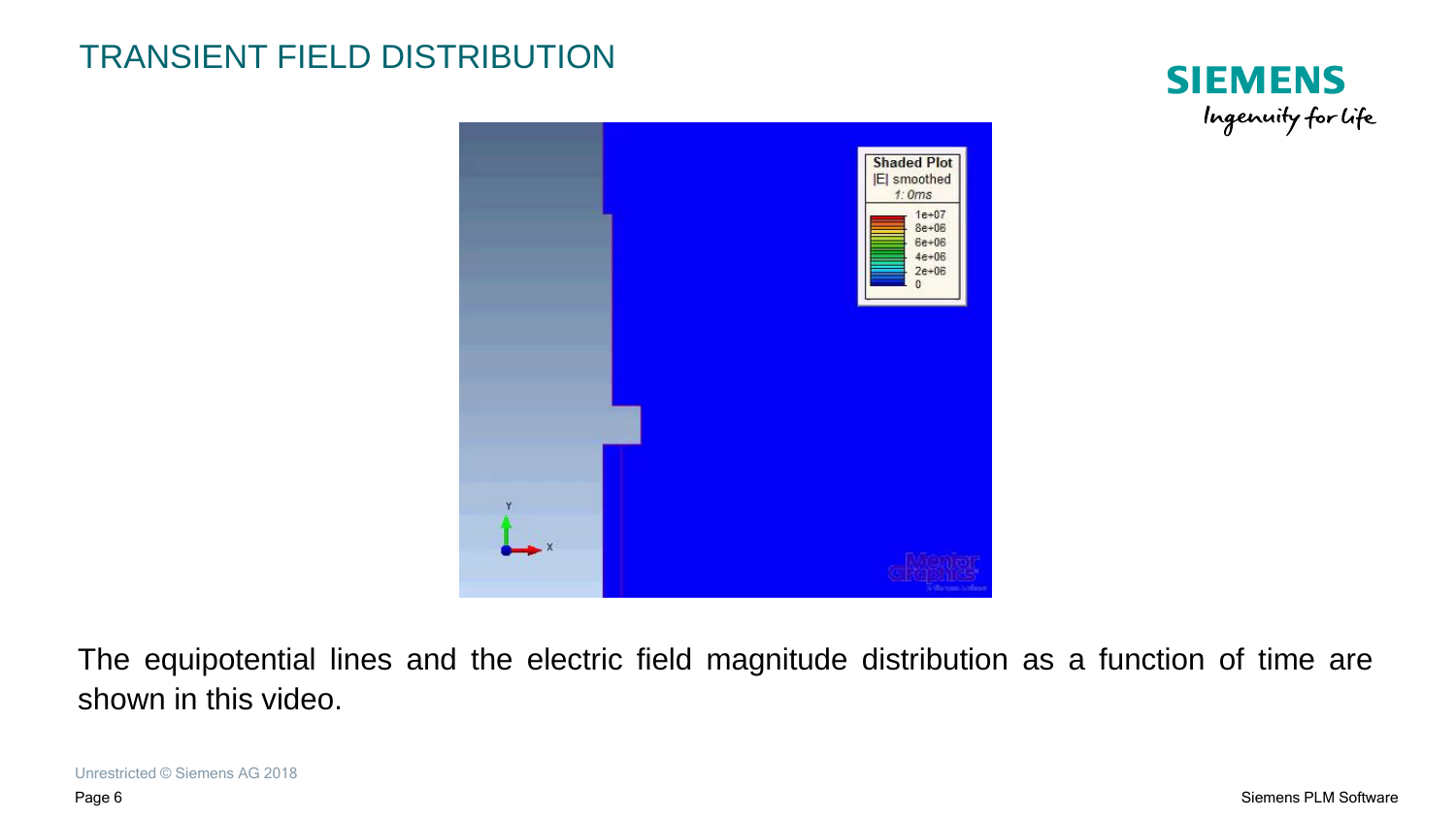#### COUPLING FOR THERMAL ANALYSIS

**SIEMENS** Ingenuity for life

Assuming the process is adiabatic, the ElecNet/ThermNet coupling of the model is established to study the thermal characteristics of the device. The coupling is seamless and the solver interface between ElecNet and ThermNet is shown here. Adiabatic processes are defined as isolated events whose duration is specified at the interface. Also, a delay of 400 seconds is applied before the application of the lightning impulse. As such, in subsequent results, the temperature changes are tracked from 400 seconds onwards.

| Solve Coupled                           |                                                |                    |                                           |         | ×            |
|-----------------------------------------|------------------------------------------------|--------------------|-------------------------------------------|---------|--------------|
| Thermal solution type:                  | Transient 2D                                   |                    |                                           |         |              |
| Coupled solution type:                  | ElecNet Transient 2D                           |                    |                                           |         |              |
| ThermNet Static coupling options:       | ThermNet Transient coupling options:           |                    |                                           |         |              |
| Solve EM problem first                  |                                                |                    | $\vee$ Coupled power is an isolated event |         |              |
| Tolerance:                              | 0.01                                           | %                  | Solve EM                                  |         | $\checkmark$ |
| Maximum iterations:                     |                                                | ∸<br>÷             | 1                                         | seconds |              |
| Coupled power loss integration options: |                                                |                    |                                           |         |              |
| Transient power loss start time:        |                                                | $\Omega$           |                                           | seconds |              |
| Transient power loss end time:          |                                                | $5e-05$<br>seconds |                                           |         |              |
| Isolated event duration:                |                                                | $5e-05$            |                                           | seconds | $\checkmark$ |
| Meshes to use:                          | Same (the electromagnetic mesh is always used) |                    |                                           |         |              |
|                                         | Solve                                          |                    | Cancel                                    |         |              |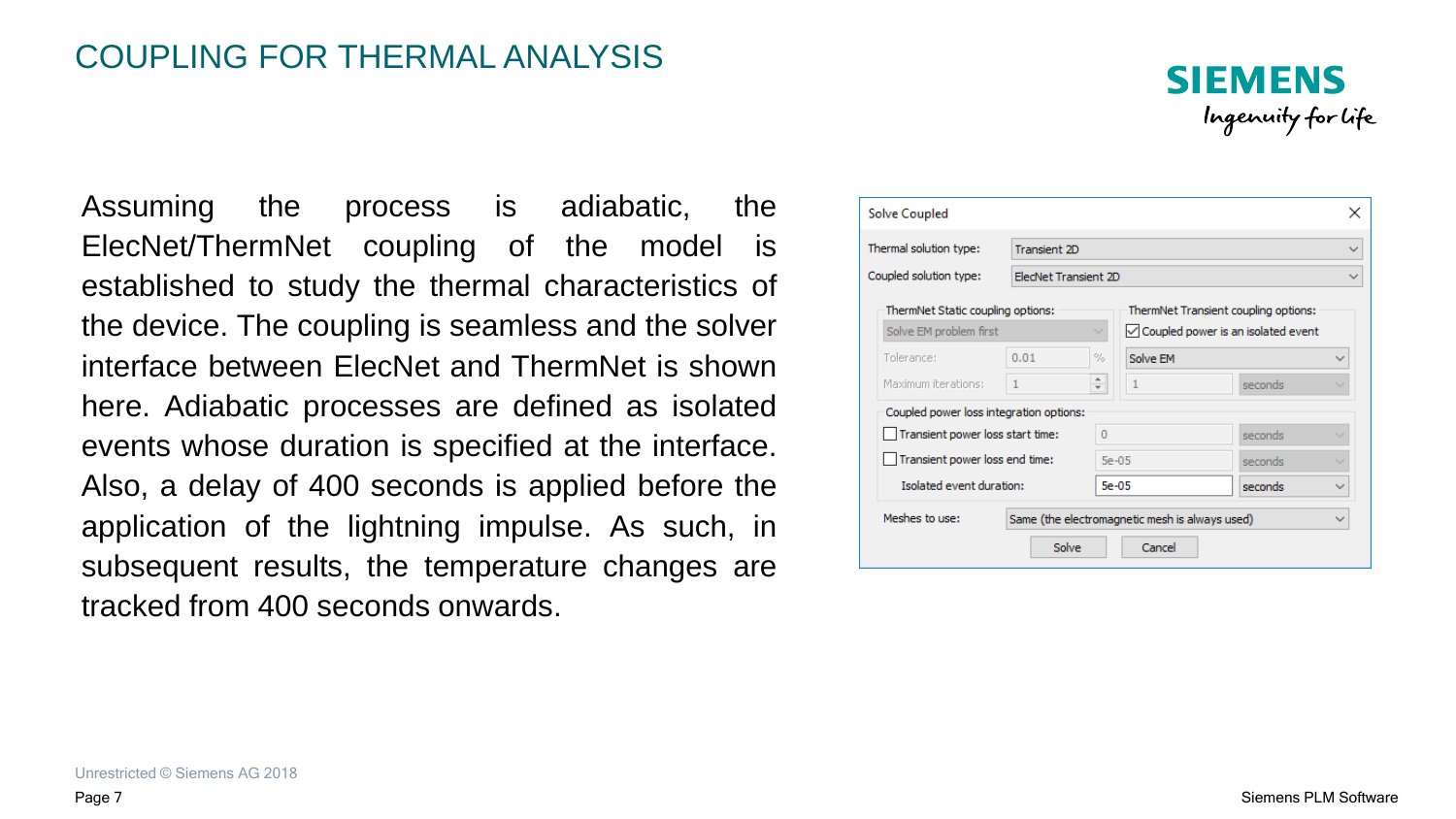# ELECTRIC-THERMAL SIMULATION RESULTS

Thermal processes including conduction, convection and radiation can be modeled in ThermNet. This is done by defining the thermal conductivity and specific heat capacity of the materials and by setting up boundary conditions on model surfaces. Note that in ThermNet a number of boundary conditions can be applied, such as fixed temperatures, heat sources, etc.

The key question for coupled electric-thermal analysis is to determine the maximum temperatures reached in various parts of the model as well as the post-event cooldown pattern. This figure shows the model temperatures at times 400, 1000, 20000 and 30000 seconds. The temperature distribution as well as the thermal time variations give the expected results.



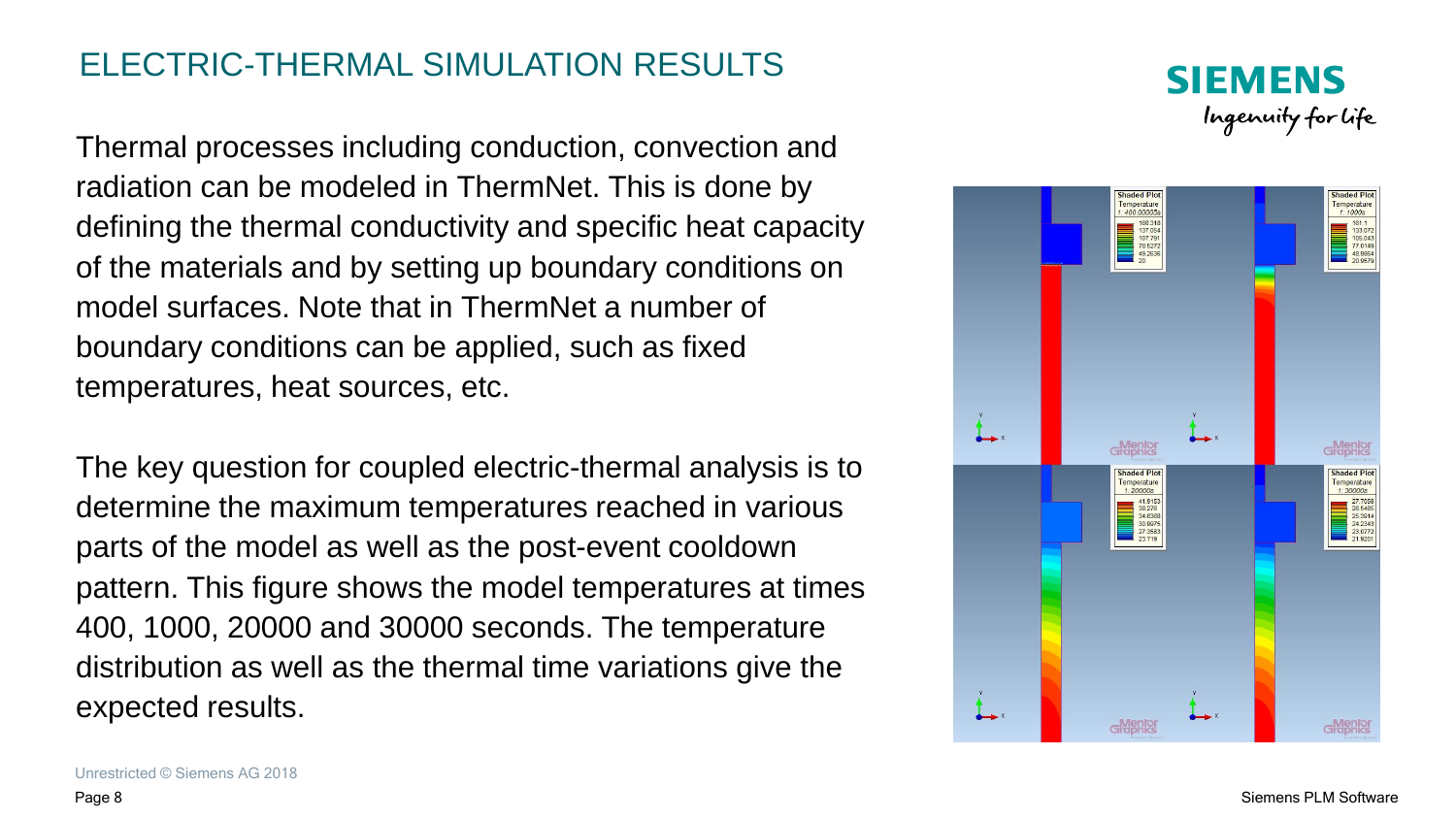# TEMPERATURE VS. TIME





The results plotted here show the temperature variation in the middle of the resistor as a function of time. The expected cooling rates are verified by this plot.